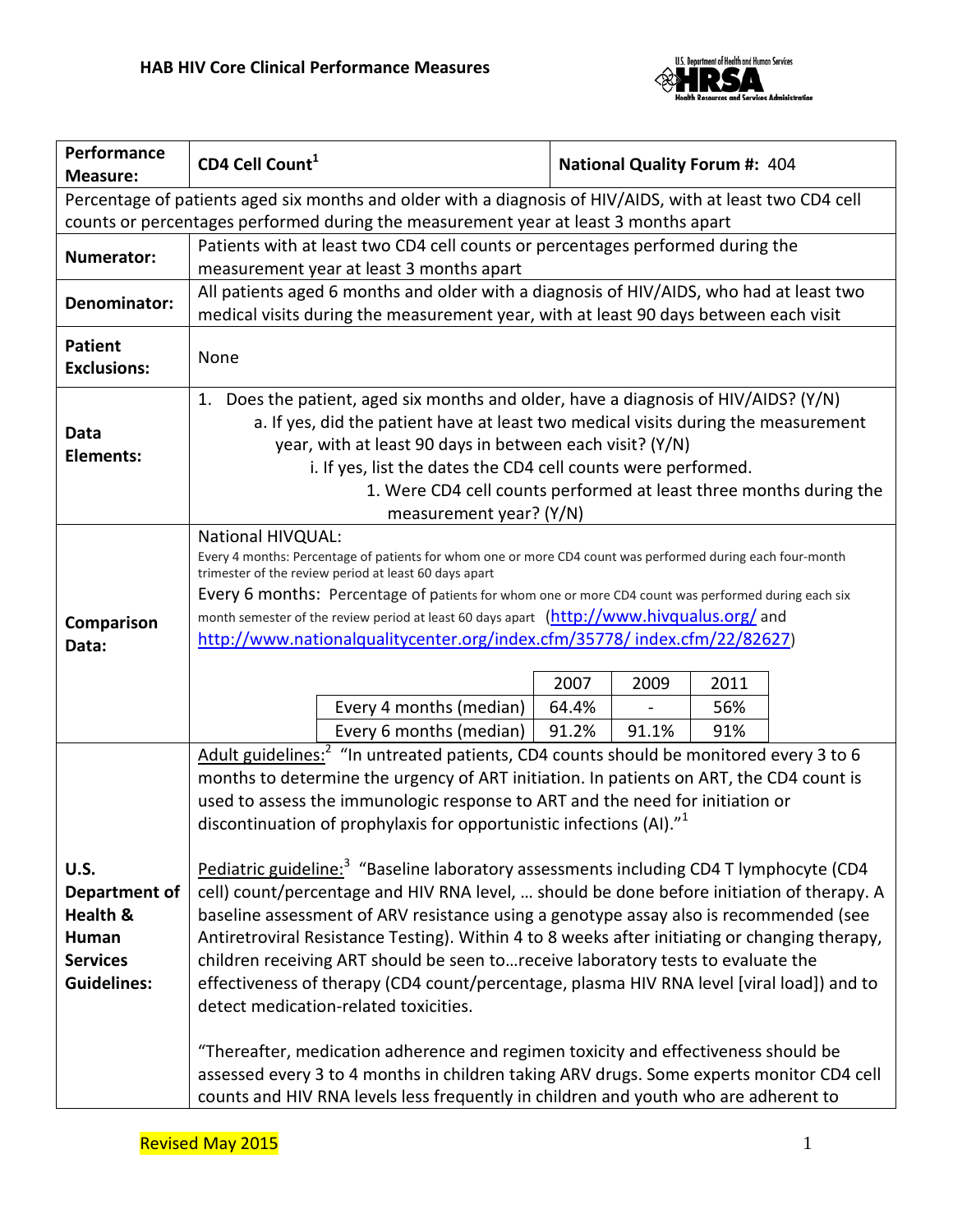

|                       | therapy and have sustained viral suppression and stable clinical status for more than 2 to 3<br>years."2                                                                                                                                                                                                                                  |  |  |  |  |  |
|-----------------------|-------------------------------------------------------------------------------------------------------------------------------------------------------------------------------------------------------------------------------------------------------------------------------------------------------------------------------------------|--|--|--|--|--|
| Use in Other          |                                                                                                                                                                                                                                                                                                                                           |  |  |  |  |  |
| Federal               | None                                                                                                                                                                                                                                                                                                                                      |  |  |  |  |  |
| Programs:             |                                                                                                                                                                                                                                                                                                                                           |  |  |  |  |  |
| References/<br>Notes: | <sup>1</sup> The HIV/AIDS Bureau did not develop this measure. The National Committee on Quality                                                                                                                                                                                                                                          |  |  |  |  |  |
|                       | Assurance developed this measure. Measure details available at:                                                                                                                                                                                                                                                                           |  |  |  |  |  |
|                       | http://www.qualityforum.org/Projects/i-                                                                                                                                                                                                                                                                                                   |  |  |  |  |  |
|                       | m/Infectious Disease Endorsement Maintenance 2012/Infectious Disease Consensus S                                                                                                                                                                                                                                                          |  |  |  |  |  |
|                       | tandards Endorsement Maintenance 2012.aspx                                                                                                                                                                                                                                                                                                |  |  |  |  |  |
|                       | <sup>2</sup> Panel on Antiretroviral Guidelines for Adults and Adolescents. Guidelines for the use of<br>antiretroviral agents in HIV-1-infected adults and adolescents. Department of Health and<br>Human Services. Available at http://aidsinfo.nih.gov/ContentFiles/Adultand<br>AdolescentGL.pdf. Section accessed July 25, 2013. C-3. |  |  |  |  |  |
|                       | <sup>3</sup> Panel on Antiretroviral Therapy and Medical Management of HIV-Infected Children.                                                                                                                                                                                                                                             |  |  |  |  |  |
|                       | Guidelines for the Use of Antiretroviral Agents in Pediatric HIV Infection. Available at                                                                                                                                                                                                                                                  |  |  |  |  |  |
|                       | http://aidsinfo.nih.gov/contentfiles/lyguidelines/pediatricguidelines.pdf. Accessed July 25,                                                                                                                                                                                                                                              |  |  |  |  |  |
|                       | 2013. H-1 and 2.                                                                                                                                                                                                                                                                                                                          |  |  |  |  |  |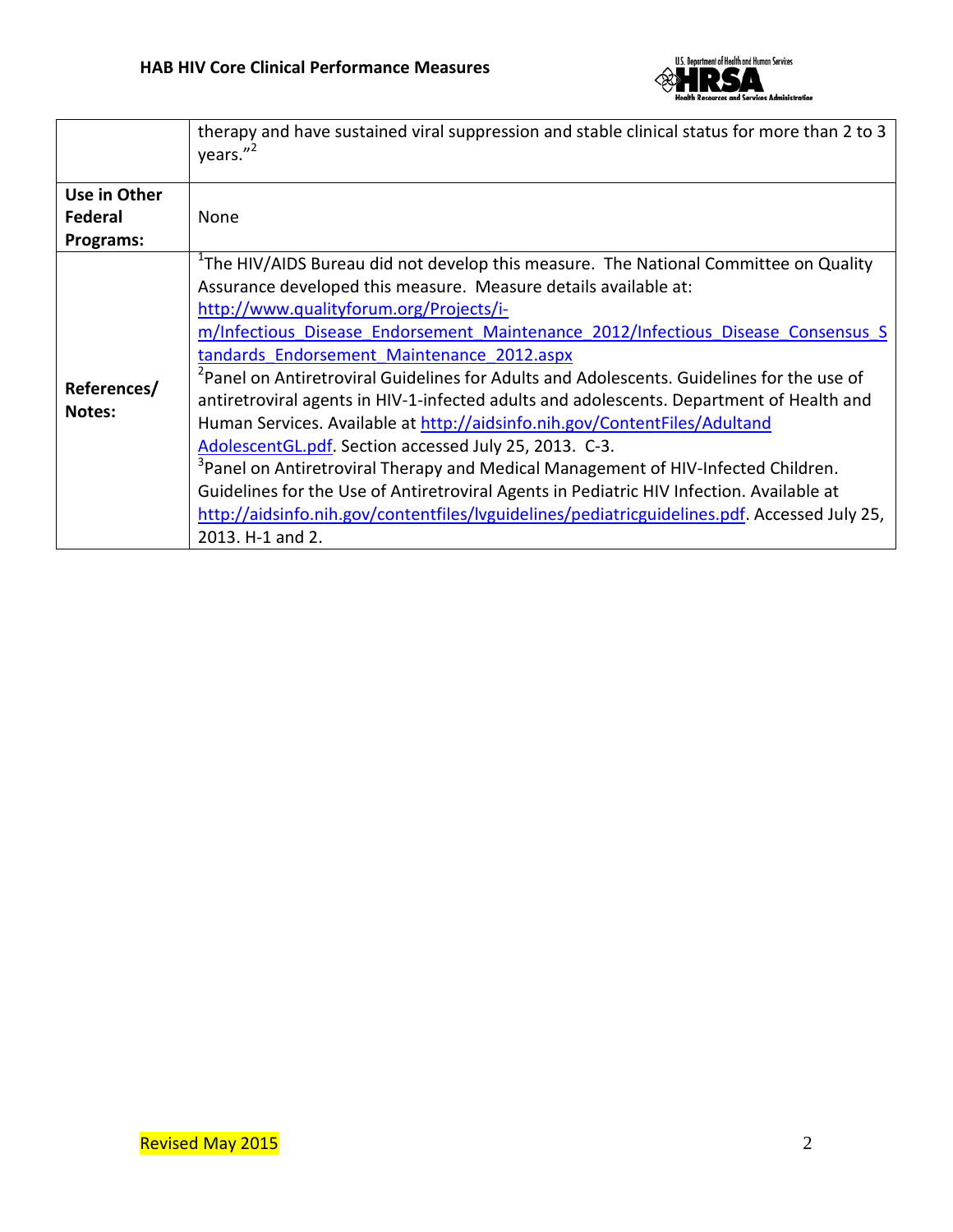

## **HAB HIV Core Clinical Performance Measures Viral load monitoring and viral load suppression**

| <b>Performance Measure: Viral Load Monitoring</b>                                                           |                                                                                                                                                                                                                                                                                                                                                                                                                                                                                           |       |       |       |       |       |       |  |
|-------------------------------------------------------------------------------------------------------------|-------------------------------------------------------------------------------------------------------------------------------------------------------------------------------------------------------------------------------------------------------------------------------------------------------------------------------------------------------------------------------------------------------------------------------------------------------------------------------------------|-------|-------|-------|-------|-------|-------|--|
| Percentage of patients, regardless of age, with a diagnosis of HIV/AIDS with a viral load test performed at |                                                                                                                                                                                                                                                                                                                                                                                                                                                                                           |       |       |       |       |       |       |  |
| least every six months during the measurement year                                                          |                                                                                                                                                                                                                                                                                                                                                                                                                                                                                           |       |       |       |       |       |       |  |
| <b>Numerator:</b>                                                                                           | Number of patients with a viral load test performed at least every 6 months                                                                                                                                                                                                                                                                                                                                                                                                               |       |       |       |       |       |       |  |
| <b>Denominator:</b>                                                                                         | Number of patients, regardless of age, with a diagnosis of HIV/AIDS who had at least<br>two medical visits during the measurement year, with at least 60 days in between each<br>visit                                                                                                                                                                                                                                                                                                    |       |       |       |       |       |       |  |
| <b>Patient</b><br><b>Exclusions:</b>                                                                        | Patients newly enrolled in care during last 6 months of the measurement year                                                                                                                                                                                                                                                                                                                                                                                                              |       |       |       |       |       |       |  |
| <b>Data Element:</b>                                                                                        | 1. Does the patient, regardless of age, have a diagnosis of HIV/AIDS? (Y/N)<br>a. If yes, did the patient have at least two medical visits during the measurement<br>year, with at least 60 days in between each visit? $(Y/N)$<br>i. If yes, list the dates the viral load tests were performed.<br>1. Were viral load tests performed at least every six months<br>during the measurement year? $(Y/N)$                                                                                 |       |       |       |       |       |       |  |
| <b>Data Sources:</b>                                                                                        | Ryan White Program Services Report (RSR) questions 47 (date of first<br>$\bullet$<br>outpatient/ambulatory care visit); 48 (outpatient/ambulatory care visits dates); and 50<br>(viral load counts)<br>Electronic Medical Record/Electronic Health Record<br>$\bullet$<br>CAREWare, Lab Tracker, or other electronic data base<br>$\bullet$<br>HIVQUAL reports on this measure for grantee under review<br>$\bullet$<br>Medical record data abstraction by grantee of a sample of records |       |       |       |       |       |       |  |
| <b>National Goals,</b>                                                                                      | National HIVQUAL Data:<br>2003<br>2005<br>2006<br>2004<br>2007<br>2009                                                                                                                                                                                                                                                                                                                                                                                                                    |       |       |       |       |       |       |  |
| Targets, or                                                                                                 | Top 10%                                                                                                                                                                                                                                                                                                                                                                                                                                                                                   | 100%  | 100%  | 100%  | 100%  | 98.9% | 100%  |  |
| <b>Benchmarks for</b>                                                                                       | Top 25%                                                                                                                                                                                                                                                                                                                                                                                                                                                                                   | 97.1% | 97.0% | 95.7% | 95.7% | 95.5% | 94.2% |  |
| <b>Comparison:</b>                                                                                          | Median*                                                                                                                                                                                                                                                                                                                                                                                                                                                                                   | 89.7% | 90.9% | 89.6% | 91.6% | 90.3% | 89.4% |  |
|                                                                                                             | *from HAB data base                                                                                                                                                                                                                                                                                                                                                                                                                                                                       |       |       |       |       |       |       |  |

**Basis for Selection and Placement in Group 1:**

Viral load testing serves as a surrogate marker for response to antiretroviral therapy and can be useful in predicting clinical progression.

Measure reflects important aspects of care that significantly impacts survival and mortality. Data collection is currently feasible and measure has a strong evidence base supporting the use.

**US Department of Health and Human Services Guidelines:**

Antiretroviral therapy (ART) should be initiated in all patients with a history of an AIDS-defining illness or with a CD4 count <500 cells/mm<sup>3</sup>. The primary goal of ART is to reduce HIV-associated morbidity and mortality. This is best accomplished by using antiretroviral therapy to maximally inhibit HIV replication, as measured by consistent plasma HIV RNA (viral load) values below the level of detection using commercially available assays.<sup>2</sup>

Plasma HIV RNA (viral load) should be measured in all patients at baseline and on a regular basis thereafter,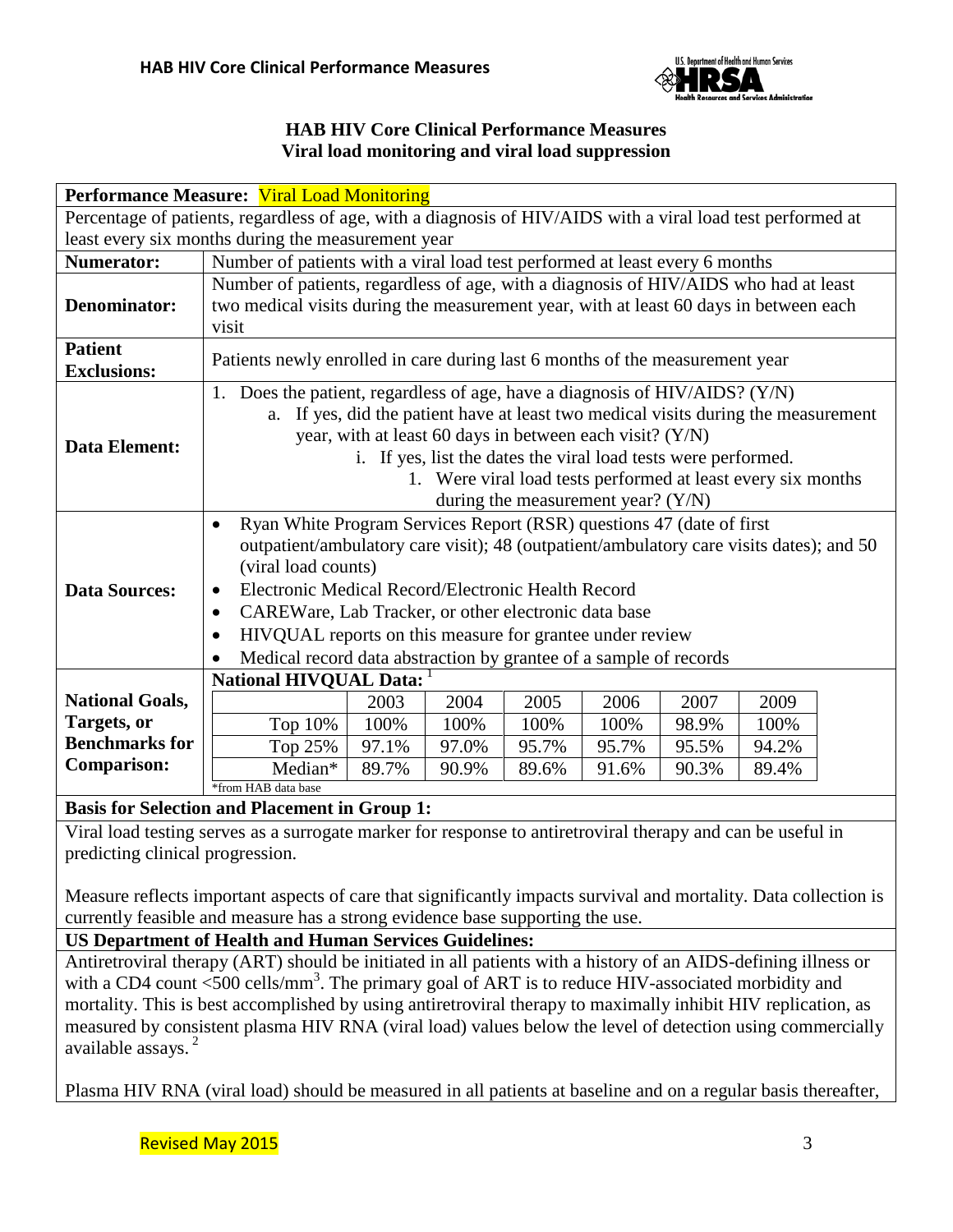

especially in patients who are on treatment, because viral load is the most important indicator of response to antiretroviral therapy (ART)…Thus, viral load testing serves as a surrogate marker for treatment response and can be useful in predicting clinical progression. 2

## **References/Notes:**

<sup>1</sup>HIVQUAL-US Indicator: Percent of patients who received a viral load test during each six-month semester <https://www.ehivqual.org/scripts/eHIVQUAL%202011%20Report%20-%20National.pdf>and <https://www.ehivqual.org/>

<sup>2</sup>Panel on Antiretroviral Guidelines for Adults and Adolescents. Guidelines for the use of antiretroviral agents in HIV-1-infected adults and adolescents. Department of Health and Human Services. January 10, 2011; pp. 9, 27-28.<http://www.aidsinfo.nih.gov/ContentFiles/AdultandAdolescentGL.pdf>

**Corresponding National Quality Forum (NQF) Endorsed Measure:**

None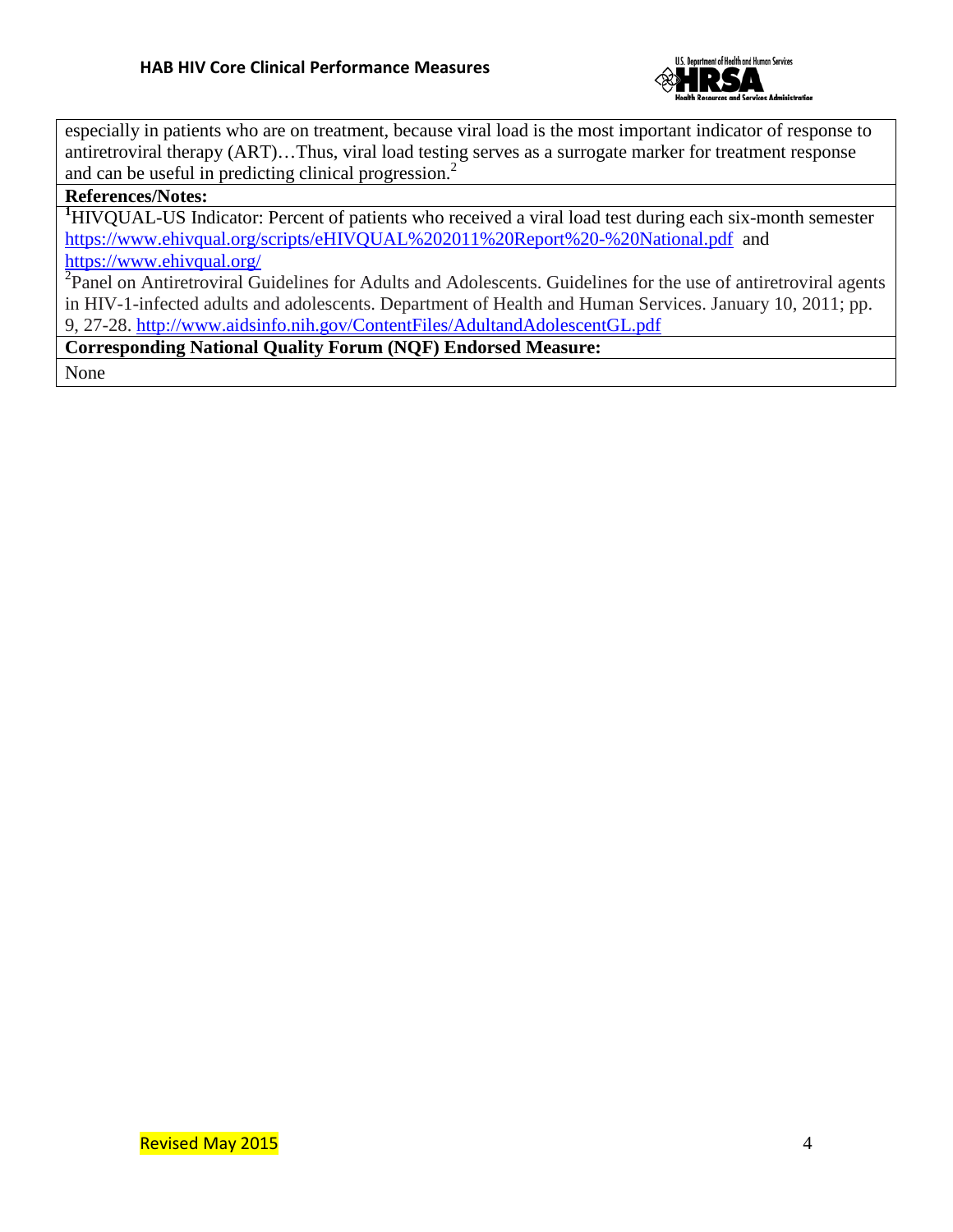

| Performance Measure: Viral Load Suppression                                                             |                                                                                                        |                                                                          |       |       |                                                                        |       |       |  |
|---------------------------------------------------------------------------------------------------------|--------------------------------------------------------------------------------------------------------|--------------------------------------------------------------------------|-------|-------|------------------------------------------------------------------------|-------|-------|--|
| Percentage of patients, regardless of age, with a diagnosis of HIV/AIDS with viral load below limits of |                                                                                                        |                                                                          |       |       |                                                                        |       |       |  |
| quantification at last test during the measurement year                                                 |                                                                                                        |                                                                          |       |       |                                                                        |       |       |  |
|                                                                                                         | Number of patients with viral load below limits of quantification <sup>1</sup> at last test during the |                                                                          |       |       |                                                                        |       |       |  |
| <b>Numerator:</b>                                                                                       | measurement year                                                                                       |                                                                          |       |       |                                                                        |       |       |  |
|                                                                                                         |                                                                                                        | Number of patients, regardless of age, with a diagnosis of HIV/AIDS who: |       |       |                                                                        |       |       |  |
|                                                                                                         | had at least two medical visits during the measurement year with at least 60 days in                   |                                                                          |       |       |                                                                        |       |       |  |
| <b>Denominator:</b>                                                                                     | between each visit; and                                                                                |                                                                          |       |       |                                                                        |       |       |  |
|                                                                                                         | were prescribed antiretroviral therapy for at least 6 months; and<br>$\bullet$                         |                                                                          |       |       |                                                                        |       |       |  |
|                                                                                                         | had a viral load test during the measurement year                                                      |                                                                          |       |       |                                                                        |       |       |  |
| <b>Patient</b>                                                                                          |                                                                                                        |                                                                          |       |       |                                                                        |       |       |  |
| <b>Exclusions:</b>                                                                                      | None                                                                                                   |                                                                          |       |       |                                                                        |       |       |  |
|                                                                                                         | 1. Does the patient, regardless of age, have a diagnosis of HIV/AIDS? (Y/N)                            |                                                                          |       |       |                                                                        |       |       |  |
|                                                                                                         |                                                                                                        |                                                                          |       |       | a. If yes, did the patient have at least two medical visits during the |       |       |  |
|                                                                                                         |                                                                                                        |                                                                          |       |       |                                                                        |       |       |  |
|                                                                                                         | measurement year with at least 60 days in between each medical visit?<br>(Y/N)                         |                                                                          |       |       |                                                                        |       |       |  |
|                                                                                                         | If yes, was the patient prescribed antiretroviral therapy for at least 6<br>1.                         |                                                                          |       |       |                                                                        |       |       |  |
| <b>Data Element:</b>                                                                                    | months? $(Y/N)$                                                                                        |                                                                          |       |       |                                                                        |       |       |  |
|                                                                                                         | 1. If yes, was a viral load test drawn? (Y/N)                                                          |                                                                          |       |       |                                                                        |       |       |  |
|                                                                                                         | a. If yes, did the patient have viral load below                                                       |                                                                          |       |       |                                                                        |       |       |  |
|                                                                                                         | limits of quantification <sup>1</sup> on the last test? ( $Y/N$ )                                      |                                                                          |       |       |                                                                        |       |       |  |
|                                                                                                         | i. If yes, list date.                                                                                  |                                                                          |       |       |                                                                        |       |       |  |
|                                                                                                         | Ryan White Program Services Report (RSR) questions 47 (date of first                                   |                                                                          |       |       |                                                                        |       |       |  |
|                                                                                                         | outpatient/ambulatory care visit); 48 (outpatient/ambulatory care visits dates); 50 (viral             |                                                                          |       |       |                                                                        |       |       |  |
|                                                                                                         | load counts); and 52 (ART prescription)                                                                |                                                                          |       |       |                                                                        |       |       |  |
| <b>Data Sources:</b>                                                                                    | Electronic Medical Record/Electronic Health Record                                                     |                                                                          |       |       |                                                                        |       |       |  |
|                                                                                                         | CAREWare, Lab Tracker, or other electronic data base<br>$\bullet$                                      |                                                                          |       |       |                                                                        |       |       |  |
|                                                                                                         | • Medical record data abstraction by grantee of a sample of records                                    |                                                                          |       |       |                                                                        |       |       |  |
|                                                                                                         | National HIVQUAL Data: <sup>2</sup>                                                                    |                                                                          |       |       |                                                                        |       |       |  |
|                                                                                                         |                                                                                                        | 2003                                                                     | 2004  | 2005  | 2006                                                                   | 2007  | 2009  |  |
|                                                                                                         | Top 10%                                                                                                | 76.2%                                                                    | 83.3% | 86.5% | 87.0%                                                                  | 90.9% | 95.1% |  |
| <b>National Goals,</b>                                                                                  | Top 25%                                                                                                | 70.3%                                                                    | 76.5% | 80.0% | 82.0%                                                                  | 85.7% | 89.9% |  |
| Targets, or                                                                                             | Median*                                                                                                | 61.7%                                                                    | 66.7% | 70.0% | 72.7%                                                                  | 79.5% | 81.8% |  |
| <b>Benchmarks for</b>                                                                                   | *from HAB data base                                                                                    |                                                                          |       |       |                                                                        |       |       |  |
| <b>Comparison:</b>                                                                                      | Kaiser Permanente: <sup>3</sup> 88.8%                                                                  |                                                                          |       |       |                                                                        |       |       |  |
|                                                                                                         | Veterans Administration <sup>4</sup> : 73%                                                             |                                                                          |       |       |                                                                        |       |       |  |
|                                                                                                         | HIV Research Network (HIVRN) <sup>5</sup> : 70%                                                        |                                                                          |       |       |                                                                        |       |       |  |
| <b>Basis for Selection and Placement in Group 1:</b>                                                    |                                                                                                        |                                                                          |       |       |                                                                        |       |       |  |

The primary goal of antiretroviral therapy (ART) is to reduce HIV-associated morbidity and mortality. This is best accomplished by using antiretroviral therapy to maximally inhibit HIV replication, as measured by consistent plasma HIV RNA (viral load) values below the level of detection using commercially available assays. 6

Measure reflects important aspect of care that significantly impacts survival, mortality and hinders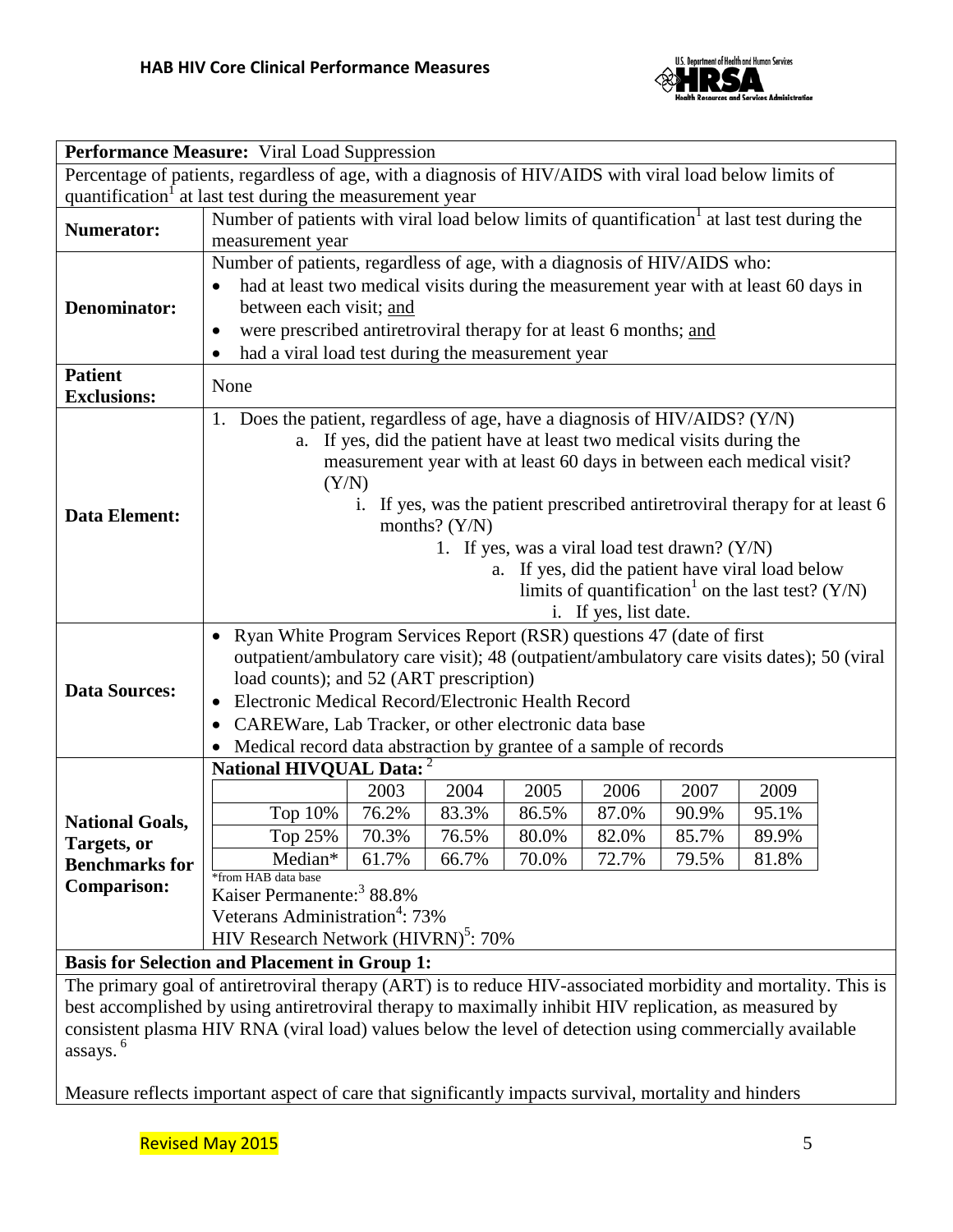

transmission. Data collection is currently feasible and measure has a strong evidence base supporting the use. **US Public Health Service Guidelines:**

ART should be initiated in all patients with a history of an AIDS-defining illness or with a CD4 count <500 cells/mm<sup>3</sup>. The primary goal of ART is to reduce HIV-associated morbidity and mortality. This is best accomplished by using antiretroviral therapy to maximally inhibit HIV replication, as measured by consistent plasma HIV RNA (viral load) values below the level of detection using commercially available assays.<sup>6</sup>

Plasma HIV RNA (viral load) should be measured in all patients at baseline and on a regular basis thereafter, especially in patients who are on treatment, because viral load is the most important indicator of response to antiretroviral therapy (ART)…Thus, viral load testing serves as a surrogate marker for treatment response and can be useful in predicting clinical progression. 6

Optimal viral suppression is generally defined as a viral load persistently below the level of detection (<20– 75 copies/mL, depending on the assay used). In addition, low-level positive viral load results (typically <200 copies/mL) appear to be more common with some viral load assays than others, and there is no definitive evidence that patients with viral loads quantified as <200 copies/mL using these assays are at increased risk for virologic failure. For the purposes of clinical trials the AIDS Clinical Trials Group (ACTG) currently defines virologic failure as a confirmed viral load >200 copies/mL, which eliminates most cases of apparent viremia caused by blips or assay variability. 6

## **References/Notes:**

<sup>1</sup>"Below limits of quantification" is defined as < 200 copies/mL. The Department of Health and Human (DHHS) guidelines and the AIDS Clinical Trials Group define virologic failure as a confirmed viral load >200 copies/mL.<http://www.aidsinfo.nih.gov/ContentFiles/AdultandAdolescentGL.pdf>

<sup>2</sup> HIVOUAL-US Indicator: Percent of patients on ART whose last viral load was  $\leq 400$  copies/mL who had at least 2 viral loads complete[dhttps://www.ehivqual.org/scripts/eHIVQUAL%202011%20Report%20-](https://www.ehivqual.org/scripts/eHIVQUAL%202011%20Report%20-%20National.pdf) [%20National.pdf](https://www.ehivqual.org/scripts/eHIVQUAL%202011%20Report%20-%20National.pdf) and<https://www.ehivqual.org/>

3 Horberg, M. et al HIV quality performance measures in a large integrated healthcare system *AIDS Patient Care and STDs*. January 2011, 25(1): 21-28.

<sup>4</sup>Backus, L., et al National Quality Forum performance measures for HIV/AIDS Care The Department of Veterans Affairs' Experience. *Arch Intern Med*; 2010; 170(14): 1239-1246.

<sup>5</sup>HIV Research Network <sup>(</sup>HIVRN) data includes patients on at least 1 ART drug in CY2009 whose viral load was undetectable. Available at:

[https://cds.johnshopkins.edu/hivrn/index.cfm?do=sens.content&page=data\\_reports.html](https://cds.johnshopkins.edu/hivrn/index.cfm?do=sens.content&page=data_reports.html)

<sup>6</sup>Panel on Antiretroviral Guidelines for Adults and Adolescents. Guidelines for the use of antiretroviral agents in HIV-1-infected adults and adolescents. Department of Health and Human Services. January 10, 2011; pp. 9, 27-28.<http://www.aidsinfo.nih.gov/ContentFiles/AdultandAdolescentGL.pdf>

**Corresponding National Quality Forum (NQF) Endorsed Measure:**

NQF #: 0407

Title: HIV RNA control after six months of potent antiretroviral therapy

Description: Percentage of patients with viral load below limits of quantification OR patients with viral load not below limits of quantification who have a documented plan of care

Status: Endorsed (Original Endorsement Date: July 31, 2008)

Available at: [http://www.qualityforum.org/Measures\\_List.aspx](http://www.qualityforum.org/Measures_List.aspx)

**Accessibility**